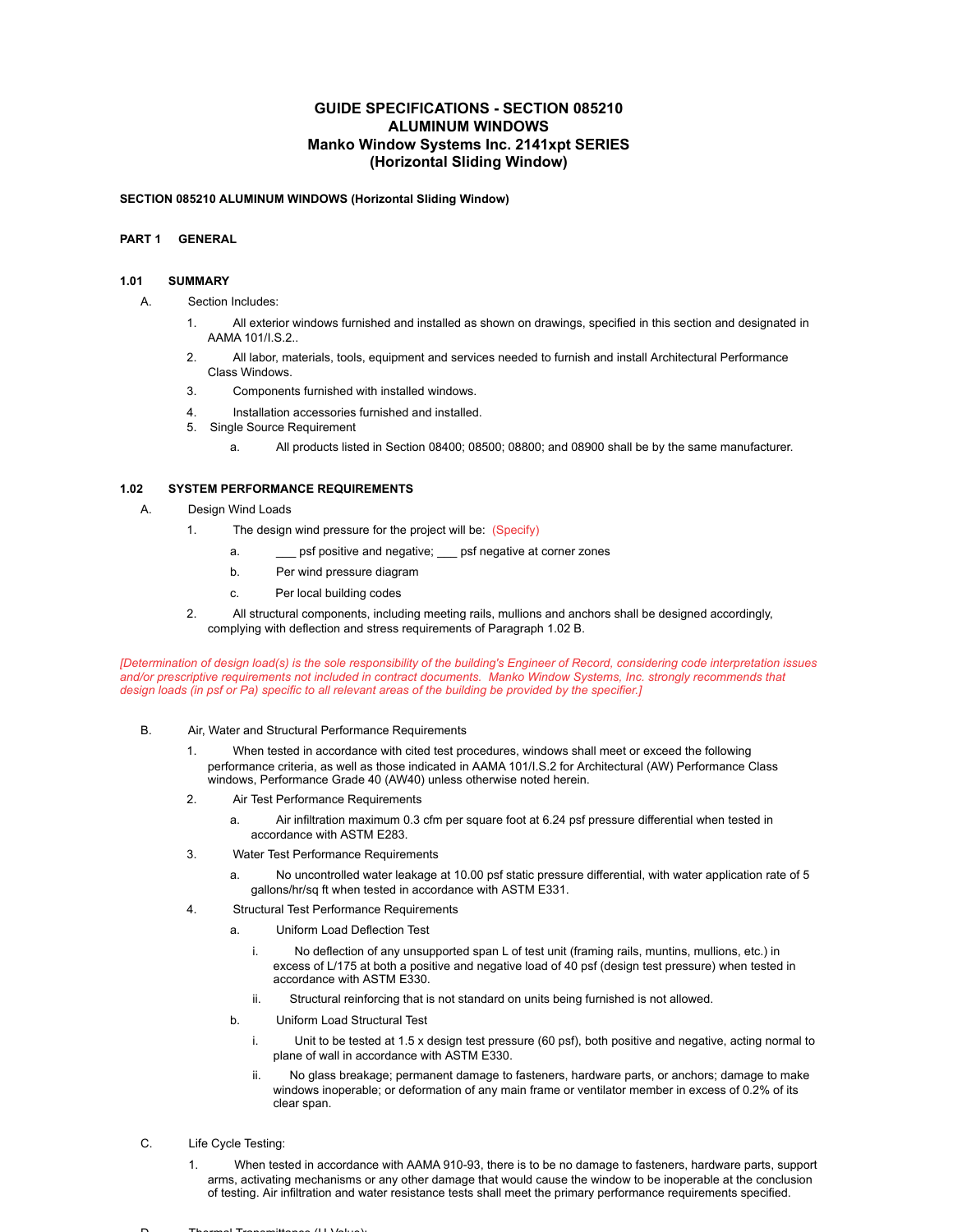- arms, activating mechanisms or any other damage that would cause the window to be inoperable at the conclusion of testing. Air infiltration and water resistance tests shall meet the primary performance requirements specified.
- D. Thermal Transmittance (U-Value):
	- 1. Whole window U-Value based on NFRC 100 test sizes and calculated by using NFRC approved versions of Windows and Therm software. Thermal transmittance (U-Value) shall not exceed 0.36 BTU/hr/sf/degF for Horizontal Sliders when calculated using a COG glass U-value of .24 BTU/hr/sf/degF. Glazing must be supported by Manko Window Systems, Inc. using EdgeTech "TriSeal Superspacer" to meet these requirements.
- E. Solar Heat Gain (SHGC):
	- 1. Whole window SHGC Value based on NFRC 200 test sizes and calculated by using NFRC approved versions of Windows and Therm software. SHGC shall not exceed 0.22 for Horizontal Sliders when calculated using a Center of Glass (COG) SHGC of .26.
	- F. Condensation Resistance (CR)
	- 1. Condensation resistance (CR) based on NFRC 500 test sizes and calculated by using NFRC approved Windows
		- and Therm software, shall not be less than 56 for Horizontal Sliders when calculated using a COG glass Uvalue of .24 BTU/hr/sf/degF.

*[DISCLAIMER: Condensation on interior surfaces of installed windows is affected by many variables, including component thermal performance, thermal mass of surrounding materials, interior trim coverage and air flow conditions, weather, and mechanical system design. Since many of these variables are outside of Manko Window Systems, Inc., we can make no representations or warranties against the formation of condensation, except on pre-defined configurations under controlled and steady-state laboratory conditions, as specified above.]*

### **1.03 SUBMITTALS**

- A. General Requirements
	- 1. Provide all submittals in a timely manner to meet the required construction completion schedule.
- B. Shop Drawings
	- 1. Shop drawings must be prepared wholly by the window manufacturer, or a qualified engineering services firm under the direction of the manufacturer. Shop drawings for pre-engineered configurations may be prepared by installers authorized per 1.04 QUALITY ASSURANCE.
	- 2. Provide design details along with bid proposals to define system aesthetic and functional characteristics.
	- 3. Provide three photocopied sets of shop drawings, including half size details of all necessary conditions.

## C. Samples

- 1. Components: Submit samples of anchors, fasteners, hardware, assembled corner sections and other materials and components as requested by Architect.
- 2. Finish: Submit color samples for Architect's approval as requested.
- D. Test Reports and Calculations
	- 1. Submit certified independent laboratory test reports verifying compliance with all test requirements of 1.02 SYSTEM PERFORMANCE REQUIREMENTS as requested by Architect.

## **1.04 QUALITY ASSURANCE**

- A. Qualifications
	- 1. Upon request, the window manufacturer will provide written confirmation that the installer is authorized to install window products to be used on this project.

### **1.05 DELIVERY, STORAGE AND HANDLING**

- A. Packing, Shipping, Handling and Unloading
	- 1. Materials will be packed, loaded, shipped, unloaded, stored and protected in accordance with AAMA CW-10.

## **1.06 WARRANTY**

- A. Aluminum Window Warranty
	- 1. Products: Submit a written warranty, executed by the window manufacturer, for a period of 2 years (10 years for insulated glass seal failure) from the date of manufacture, against defective materials or workmanship, including substantial non-compliance with applicable specification requirements and industry standards, which results in premature failure of the windows, finish, factory-glazed glass, or parts, outside of normal wear.
		- a. In the event that windows or components are found defective, manufacturer will repair or provide replacements without charge at manufacturer's option.
		- b. Warranty for all components must be direct from the manufacturer (non-pass through) and nonprorated for the entire term. Warranty must be assignable to the non-residential owner, and transferable to subsequent owners through its length.
	- 2. Installation: Submit a written warranty, executed by the window installer, for a period of 2 years from the date of substantial completion, against defective materials or workmanship, including substantial non-compliance with applicable specification requirements, which result in premature failure.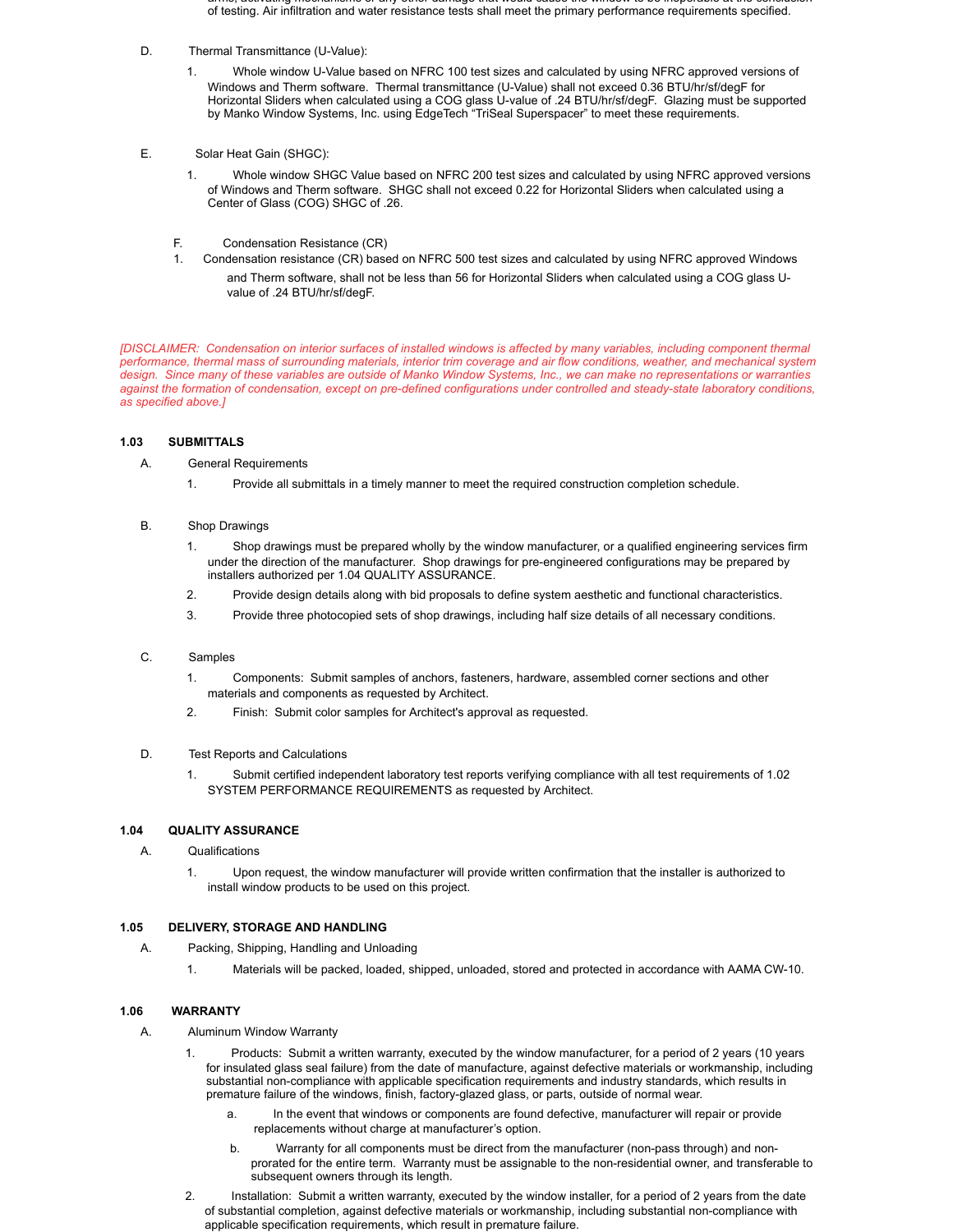- subsequent owners through its length.
- 2. Installation: Submit a written warranty, executed by the window installer, for a period of 2 years from the date of substantial completion, against defective materials or workmanship, including substantial non-compliance with applicable specification requirements, which result in premature failure.
	- In the event that installation of windows or components is found to be defective, installer will repair or provide replacements without charge at the installer's option.

# **PART 2 PRODUCTS**

## **2.01 MANUFACTURERS**

## A. Acceptable Manufacturer

- 1. Drawings and specifications are based on:
	- a. Manko Window Systems, Inc. 2141xpt Series Horizontal Sliding Windows.
		- i. Base bid will be Manko Window Systems, Inc.

## B. Substitutions

- 1. Other manufacturers' products that meet or exceed specified design requirements may be considered. Submit the following information with request for substitutions at least ten (10) working days prior to bid date.
	- a. Test reports specified in 1.02 SYSTEM PERFORMANCE REQUIREMENTS
	- b. Full proposal details and samples specified in 1.03 SUBMITTALS
	- c. Copy of manufacturer's warranty specified in 1.06 WARRANTY
	- d. Other information as requested for evaluation
- 2. Substitute products not pre-approved by the Architect via addenda will not be considered.

# **2.02 MATERIALS**

- A. Aluminum Members
	- 1. Extruded aluminum prime billet 6063-T5 or 6063-T6 alloy for primary components; 6063-T5, 6063-T6, or 6061- T6 for structural components; all meeting the requirements of ASTM B221.
	- 2. Aluminum sheet alloy 5005 H 32 (for anodic finish), meeting the requirements of ASTM B209 or alloy 3003 H 14 (for painted or unfinished sheet).

# **2.03 MANUFACTURED UNITS**

## A. Materials

- 1. Principal window frame members will be a minimum 0.062" in thickness except at frame sills, which will be 0.080" minimum thickness.
- 2. Extruded or formed trim components will be a minimum 0.062" in thickness.

# B. Fabrication

- 1. Frame depth 4" minimum.
- 2. Sill must allow for drainage to the exterior and function under both negative and positive pressure.
- 3. Frame-to-sash interface shall be designated for sweep seals, to prevent loss of weather-strip contact under positive pressure.
- 4. Sash must be tubular and be removable to the interior for maintenance.
- 5. Frames are designed for self-mulling (stacking).
- 6. Screen fame must not protrude from exterior of window frame.

# C. Glazing

- 1. Stop glazed with interior removable stop and gasket.
- 2. Standard cavity for 1" infill.
- 3. Glass or panel set in structural silicone and heal bead.

# **2.04 COMPONENTS**

- A. All steel components including attachment fasteners to be 300 series stainless steel except as noted.
- B. Extruded aluminum components 6063-T5 or 6063-T6.
- C. Locking handles, cases and strikes to be die cast or stainless steel.
- D. Thermoplastic or thermo-set plastic caps, housings and other components to be injection-molded nylon, exterior grade extruded PVC, or other suitable compound.

# E. Hardware:

- 1. Rollers
	- a. Tandem stainless steel 3/4" rollers.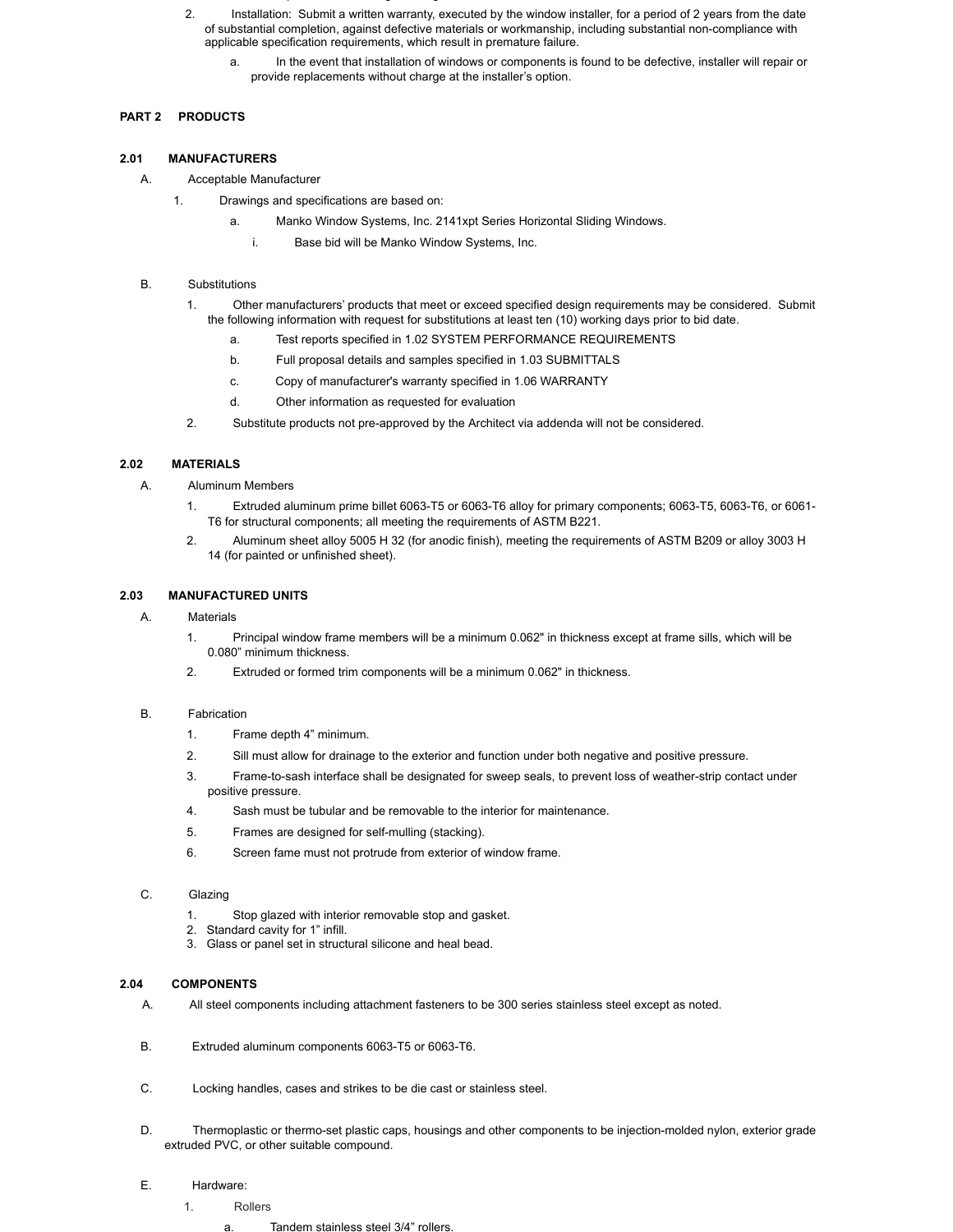#### E. Hardware:

- 1. Rollers
	- a. Tandem stainless steel 3/4" rollers.
	- b. Field adjustable tandem rollers.
	- c. Stainless steel roller cap track.
- 2. Locks
	- a. Provide automatic spring-loaded jamb locks to secure sash in closed position
	- b. Provide stainless steel or white bronze strikes (Specify)
	- c. Provide custodial (Allen) lock-released sweep latches. (Optional)
	- d. White Bronze cam action sweep latches; one per meeting rail. (Optional)
- 3. Pull Handles
	- a. Provide integral continuous pull handles on sash.
- 4. Limit Stops (Optional)
	- a. Provide head-mounted limit stops.

## F. Sealants

- 1. All sealants shall comply with applicable provisions of AAMA 800 and/or Federal Specifications FS-TT-001 and 002 Series.
- 2. Frame joinery sealants shall be suitable for application specified and as tested and approved by window manufacturer.

## G. Glass

- 1. Provide in accordance with Section 08800. Compliance with stated U-Value shall require Manko MC27 Low-E glass or equivalent, EdgeTech "TriSeal Superspacer", argon gas filled. (Specify Section 08800 accordingly)
- 2. Sealed insulated glass shall be tested in accordance with ASTM E 2190. Submit test reports as requested by Architect.

## H. Glazing

- 1. Provide in general accordance with Section 08800.
- 2. Glazing method shall be in general accordance with the FGMA Glazing Manual for specified glass type, or as approved by the glass fabricator.
- I. Glazing Materials
	- 1. Setting Blocks/Edge Blocking: Provide in sizes and locations recommended by FGMA Glazing Manual.
	- 2. Back-bedding tapes, expanded cellular glazing tapes, toe beads, heel beads and cap beads shall meet the requirements of applicable specifications cited in AAMA 800.
	- 3. Glazing gaskets shall be non-shrinking, weather-resistant, and compatible with all materials in contact.
	- 4. Structural silicone sealant where used shall meet the requirements of ASTM C 1184.
	- 5. Spacer tape in continuous contact with structural silicone shall be tested for compatibility and approved by the sealant manufacturer for the intended application. Gaskets in continuous contact with structural silicone shall be extruded silicone or compatible material.

## J. Steel Components

- 1. Provide steel reinforcements as necessary to meet the system performance requirements of 1.02.
- 2. Concealed steel anchors and reinforcing shall be factory painted after fabrication with rust-inhibitive primer complying with Federal Specification TT-P-645.

## K. Thermal Barrier Construction:

- 1. Structural Thermal Barrier
	- a. Structural thermal barriers shall consist of polyamide nylon 6.6 struts reinforced with glass fibers oriented in all three (3) axis.
		- Main frame members shall use twin polyamide struts not less than 20mm in length.
		- ii Operating sash shall use a single strut assembly consisting of a 16mm x 12mm tubular/hollow profile.
	- b. Polyamide struts shall be mechanically crimped into aluminum profiles using integral extruded races. Aluminum races shall be mechanically knurled as per polyamide strut manufacturer's recommendations. Shear strength of finished assembly shall be per AAMA TIR-A8-04.
- 2. Non Structural Thermal Barriers
	- a. Non structural thermal barriers are used only in conjunction with structural thermal barriers. The purpose of non structural thermal barriers is to enhance thermal performance of the primary structural thermal barriers (polyamide struts) by inhibiting heat transfer through thermal radiation and convection. Non structural thermal barriers shall not be used as primary load carrying members.
		- Rigid non structural thermal barriers shall be constructed of extruded polyvinylchloride (PVC).
		- ii. Foam inserts shall be manufactured from specially prepared closed cell polyurethane foam pretreated with an antimicrobial coating.

## L. Weather Stripping:

1. Dual durometer PVC, neoprene, EPDM or other suitable material as tested and approved by the window manufacturer.

4. Weather-stripping shall provide an effective pressure-equalization seal at the interior face of the sash ventilator.

- 2. Bulb type at exterior vent members.
- 3. Securely stake and join at corners. Provide drainage to exterior as necessary.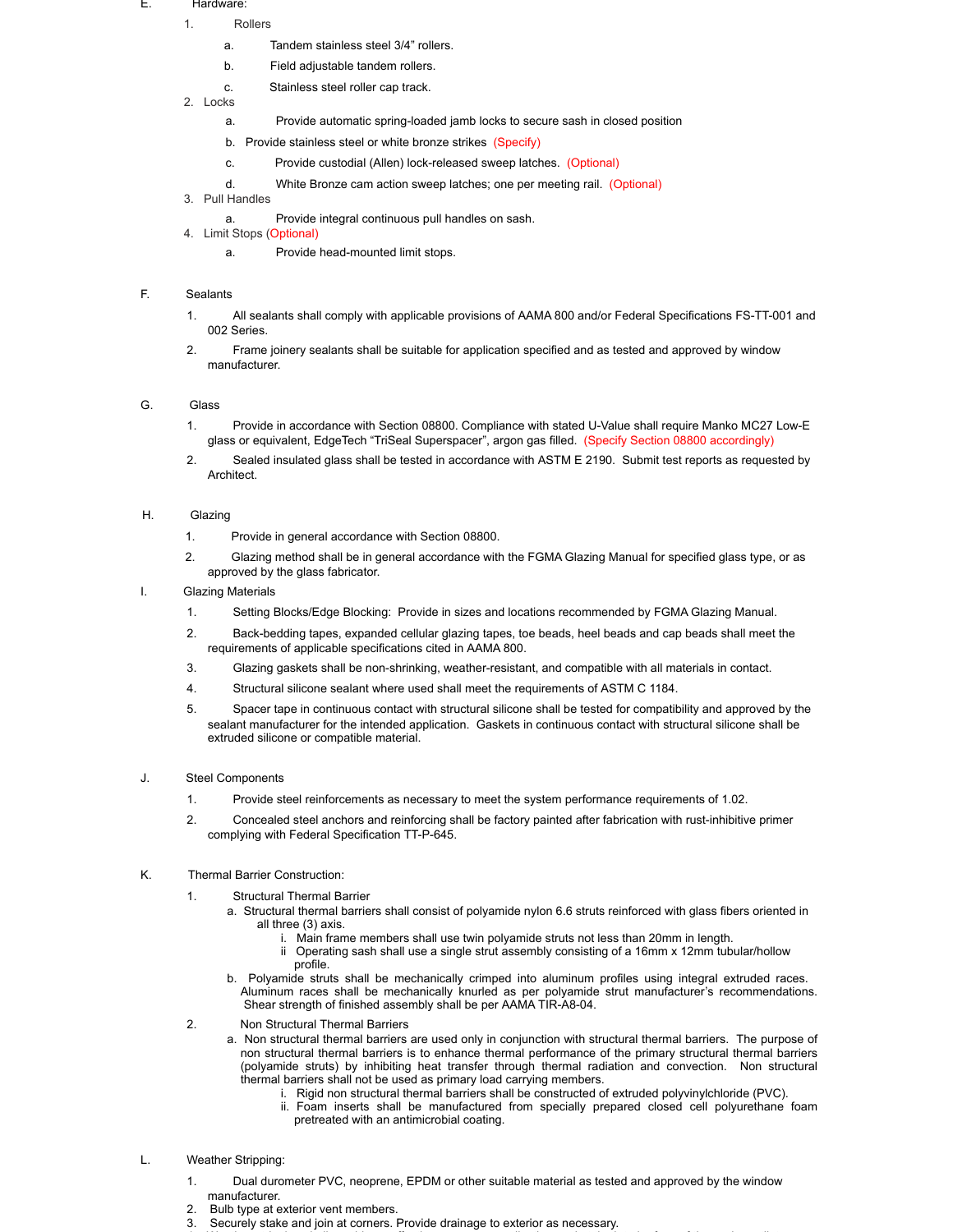- 1. Dual durometer PVC, neoprene, EPDM or other suitable material as tested and approved by the window manufacturer.
- 
- 2. Bulb type at exterior vent members.<br>3. Securely stake and join at corners. F Securely stake and join at corners. Provide drainage to exterior as necessary.
- 4. Weather-stripping shall provide an effective pressure-equalization seal at the interior face of the sash ventilator.

### M. Muntins: (Optional)

- 1. Provide muntin grids as shown on architectural drawings.
- 2. Finish to match window frames.

## N. Panning: (Optional)

- 1. Provide extruded aluminum panning to receive replacement windows as shown on architectural drawings.
- 2. Finish to match window frames.
- O. Receptors/Sill Starter: (Optional)
	- 1. Provide extruded aluminum receptors to receive windows, as shown on architectural drawings.
	- 2. Finish to match window frames.
- P. Insect Screens: (Optional)
	- 1. Tubular extruded aluminum frames shall meet the requirements of ANSI/SMA 1004. Finish to match window frames.
	- 2. Aluminum cloth shall comply with GSA-FS-RR-W-365 and USDC-CS-138 with 18 X 16 mesh. Cloth color shall be (Select one) charcoal grey or brite aluminum.

### **2.05 FABRICATION**

## A. General:

- 1. Finish, fabricate and shop assemble frame and sash members into complete windows under the responsibility of one manufacturer.
- 2. No bolts, screws or fastenings to bridge thermal barrier or impair independent frame movement.
- 3. Fabricate to allow for thermal movement of materials when subjected to a temperature differential from -30 degrees F to +180 degrees F.

### B. Frames:

1. Cope and mechanically fasten each corner leaving only hairline joinery, then seal weather tight.

## C. Operating Sash Ventilator

1. Cope and mechanically fasten each corner leaving only hairline joinery, then seal weather tight.

### D. Glass Drainage: (field glazed units only)

1. Provision shall be made to insure that water will not accumulate and remain in contact with the perimeter area of sealed insulated glass.

### E. Tolerances

1. Reference to tolerances for wall thickness and other cross-sectional dimensions of entrance members are nominal and in compliance with the Aluminum Standards and Data.

## **2.06 FINISHES**

### A. Finish of Aluminum Components

1. Finish of all exposed areas of aluminum windows and components shall be done in accordance with the appropriate AAMA Voluntary Guide Specification shown (select from below).

| <b>Designation</b> | <b>Description</b>                      | <b>Standard</b> | Color                                                         |                                                                   |
|--------------------|-----------------------------------------|-----------------|---------------------------------------------------------------|-------------------------------------------------------------------|
| AAM12C21A31        | Clear - Class II                        | AAMA 611        | Clear                                                         |                                                                   |
| AAM12C21A41        | Clear - Class I                         | AAMA 611        |                                                               | Clear                                                             |
| AAM12C21A44        | Electrolytically<br>Deposited - Class I | AAMA 611        | Champagne, Light Bronze,<br>Medium Bronze, Dark Bronze, Black |                                                                   |
| AAM12C1RX          | Organic Paint                           | AAMA 2603       |                                                               | As selected by Architect from<br>manufacturer's standard colors - |